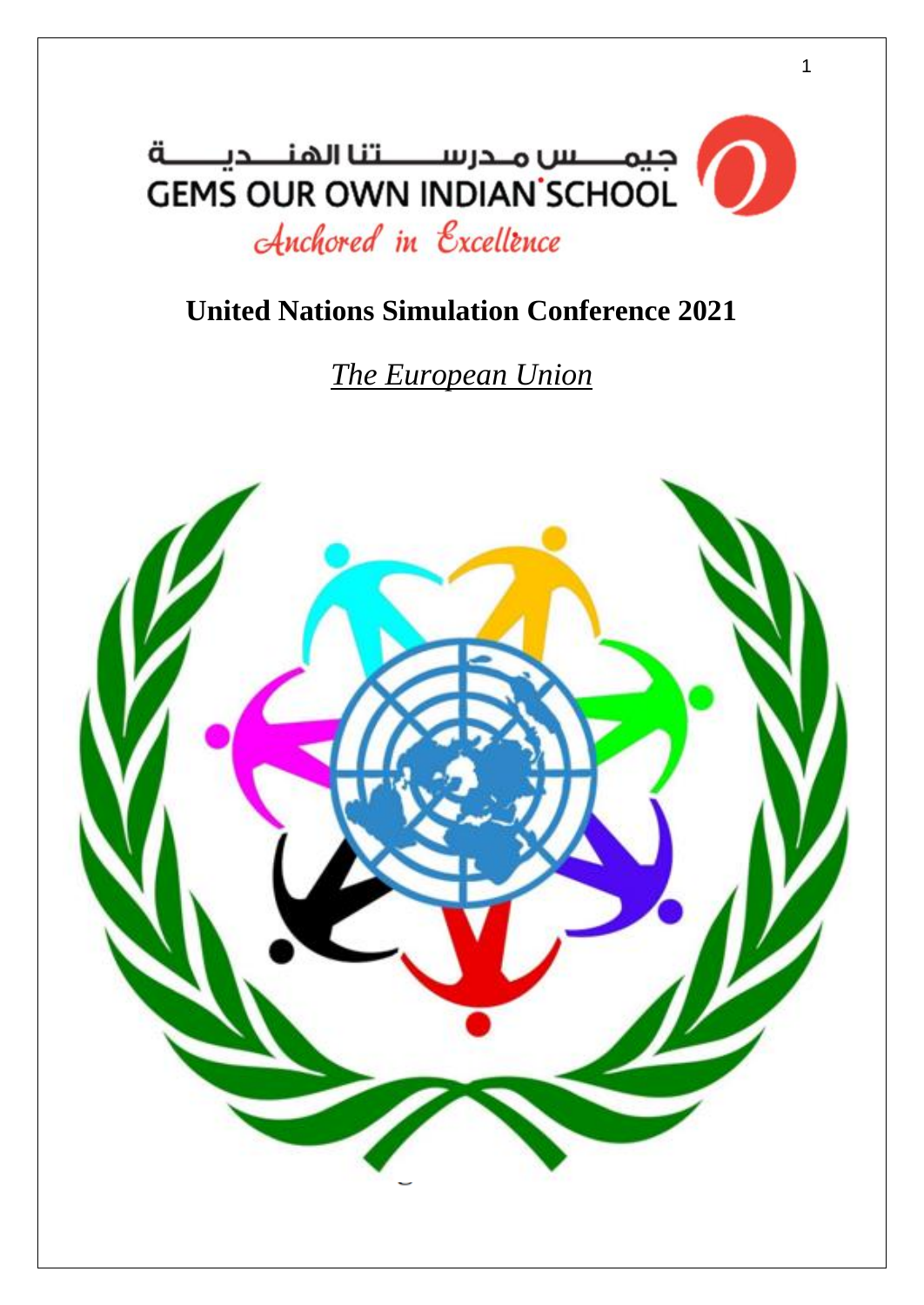# **TABLE OF CONTENTS**

| Sr.No. | Topic                                                                                                                                                                                                                                                                                                                                              | Page           |
|--------|----------------------------------------------------------------------------------------------------------------------------------------------------------------------------------------------------------------------------------------------------------------------------------------------------------------------------------------------------|----------------|
|        | 1. Letter from the Chairs                                                                                                                                                                                                                                                                                                                          | 3              |
| 2.     | Introduction to the Committee                                                                                                                                                                                                                                                                                                                      | $\overline{4}$ |
| 3.     | Agenda 1- "The Silent European Economic Crisis and its<br>Repercussions on the Global Market":<br>Introduction to the Topic<br>a.<br>Key Words<br>$\mathbf{b}$ .<br><b>Main Issues of Concern</b><br>$C_{\bullet}$<br><b>Bibliography</b><br>$\mathbf{d}$ .                                                                                        | 5              |
| 4.     | Agenda 2- "Addressing the European Refugee Crisis; with<br>Special Emphasis on the Dublin Regulation":<br>Introduction to the Topic<br>a.<br><b>Key Terms</b><br>b.<br>Timeline<br>$\mathbf{C}$ .<br>Main Issues of Concern<br>d.<br><b>Bloc Positions</b><br>e.<br>f.<br><b>Questions the Resolution Must Answer</b><br><b>Bibliography</b><br>g. | 9              |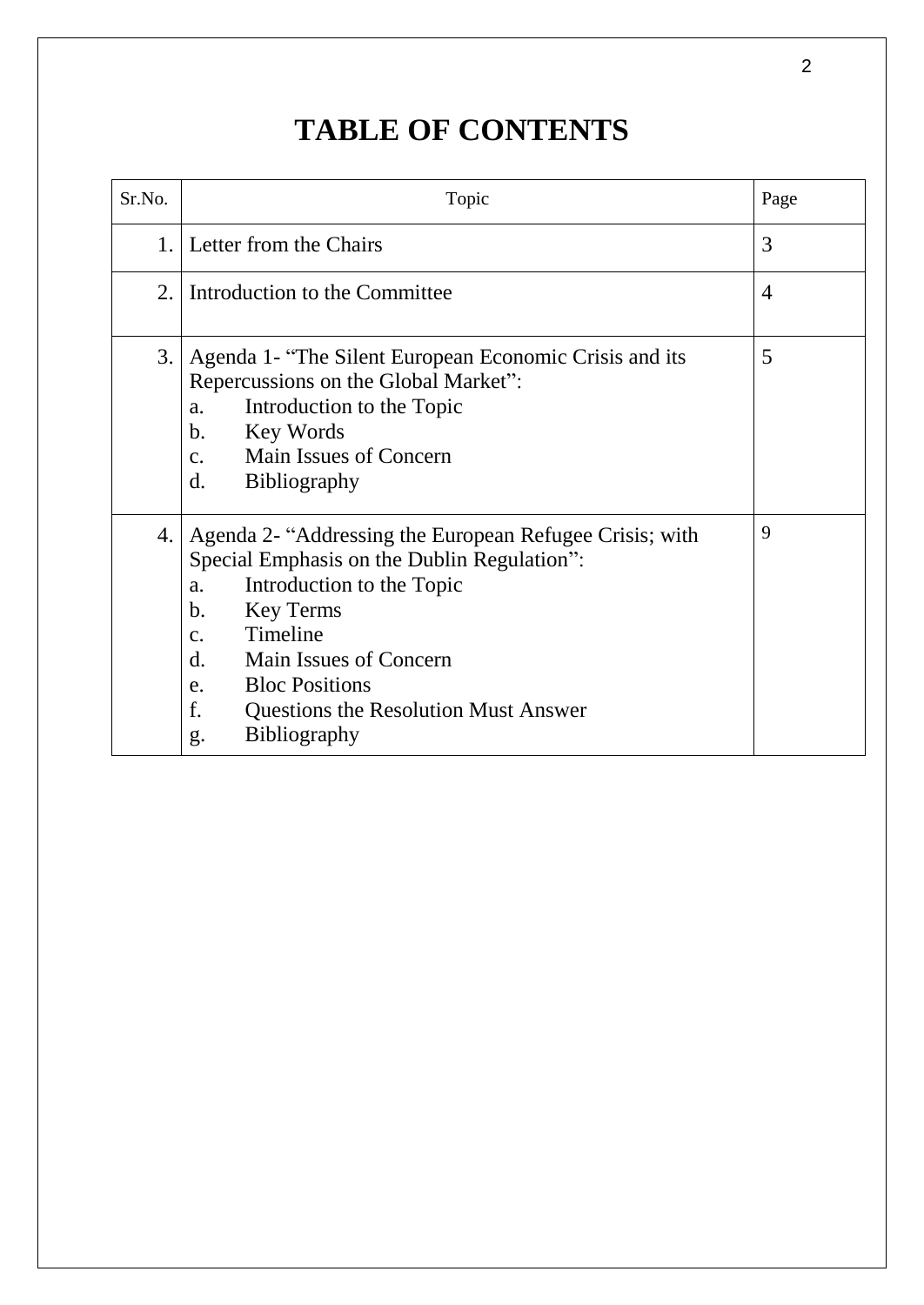# **LETTER FROM THE CHAIRS**

The United Nations (UN) depends on the cooperation and goodwill of its 193 Member States. Because each state has unique interests and concerns, it is challenging to write, negotiate, and pass resolutions. Every stage of the process demands creativity and diplomacy.

As your committee chairs, we will work to keep the European Union committee at the UNSC'21 running smoothly. We will do our best to help you understand parliamentary procedure and to ensure that the views of all delegates are heard and respected. We expect each delegate to come to the conference with an understanding of his or her country's positions and a willingness to forge agreements. To ensure that you act professionally and diplomatically, please learn and practice UNSC's Rules of Procedure, and additional resources.

Whether you're here to add an extra row to your MUN CV or to debate or to expand your social circle, we hope you have a fun, enriching experience at the EU of the United Nations Simulation Conference.

To all the delegates who have committed themselves to this conference, we sincerely hope that we meet all your expectations and help you thrive at the art of repertoire. Wishing you all the best for the upcoming conference.

Warm Regards, **The Chairs of the European Union Viola Rodrigues & Tanisha Menon**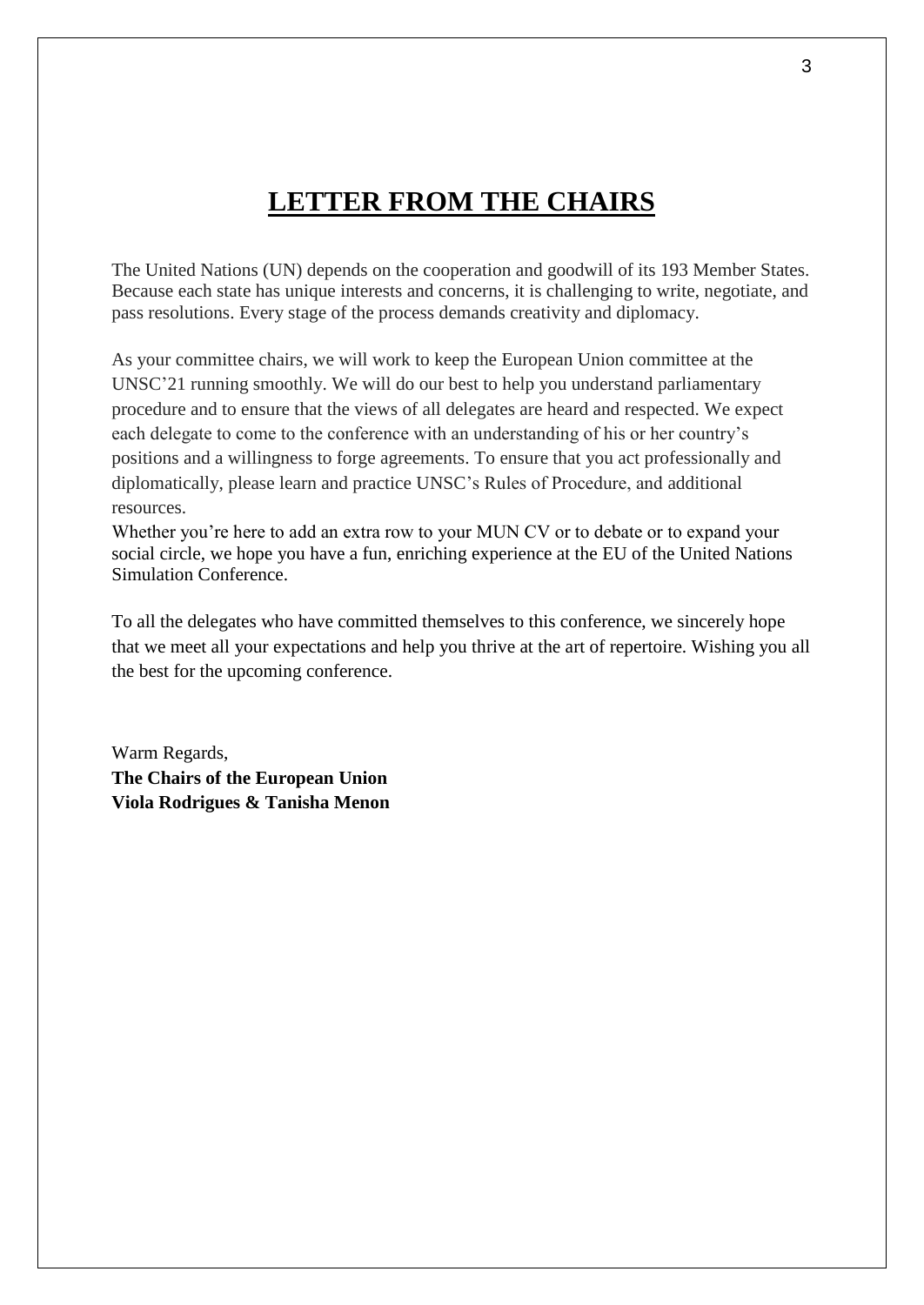### **Introduction to the European Union**



Since 1974, the European Union has been a permanent observer at the United Nations, with improved participation privileges since 2011. Although the EU does not have voting powers, it is represented by its 27 member states. The EU is dedicated to multilateralism, which is centered on a strong and functional United Nations. This commitment stems from the belief that the international community needs an effective multilateral system based on universal laws and principles in order to respond to global crises, problems, and dangers. The EU has built a solid connection with the United Nations over the years. Cooperation occurs in a wide variety of sectors covered by the many UN bodies. The EU also attends the UN General Assembly every year (UNGA) .The UNGA passed a resolution in May 2011 allowing the EU to speak ahead of other important groupings when speaking on behalf of EU member states, as well as inviting the EU to intervene in the general debate at the General Assembly's opening. As a result, the EU's external representatives - the President of the European Council, the EU High Representative for Foreign Affairs and Security Policy, the European Commission, and the EU delegation - can present the EU's and member states' perspectives at the United Nations. Furthermore, the EU has been granted the power to offer suggestions and modifications verbally, a capability that no other observer has, as well as the right to respond once to a speech relating to EU viewpoints.

It has initiated actions – political, economic, humanitarian, social, and legal – which have benefited the lives of millions of people throughout the world.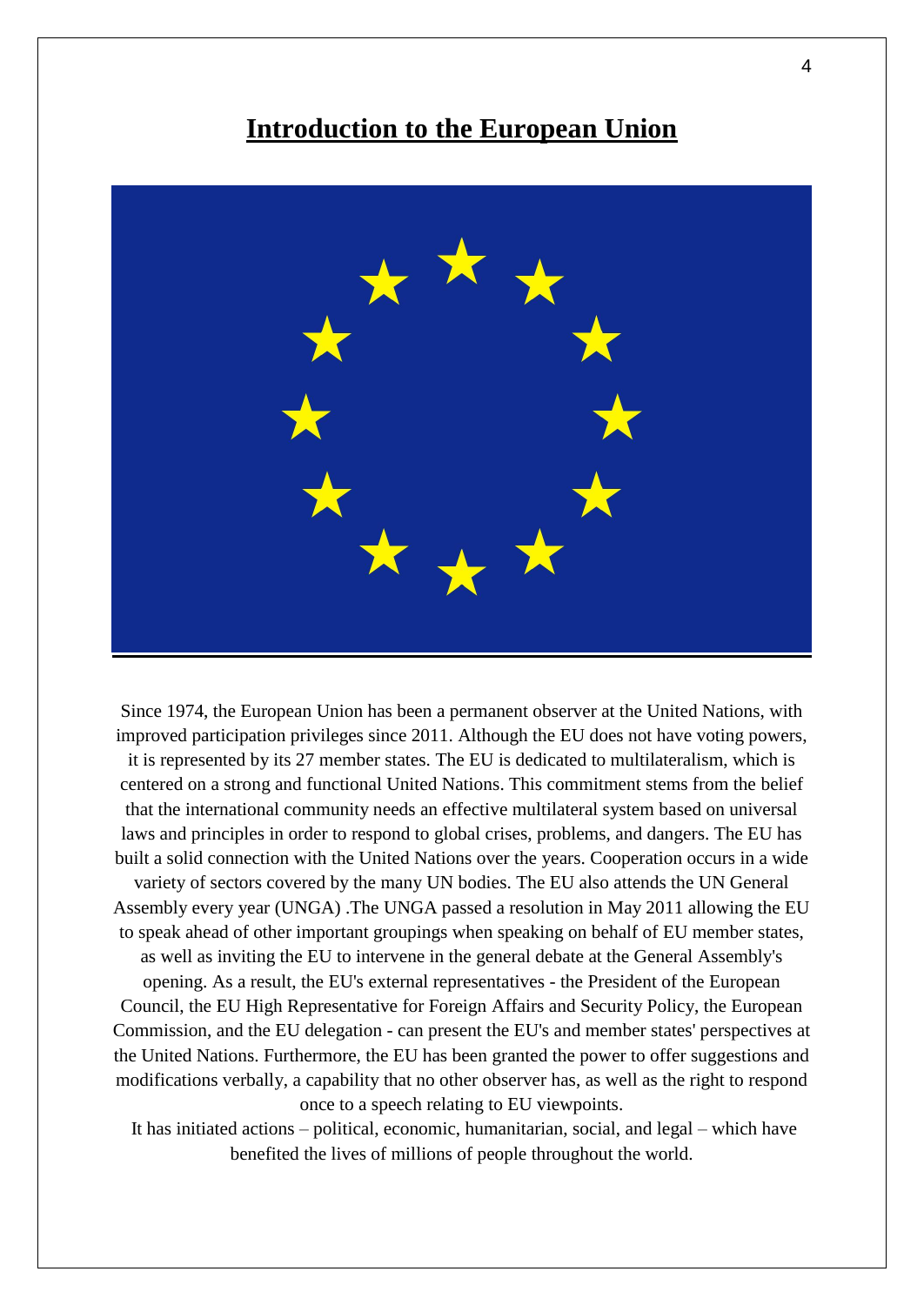# *The Silent European Economic Crisis and its Repercussions on the Global Market*

The European economy is in the middle of its worst slump since the 1930s, with real GDP reaching a decline of -4% in 2009, the steepest contraction in the European Union's history. Although there have been recent hints of improvement, recovery remains unpredictable and fragile. The EU's reaction to the economic slump was immediate and forceful. The European Economic Recovery Plan (EERP) was initiated in December 2008, in addition to intervention to stabilize, recover, and reform the banking sector. The EERP's goal is to restore confidence and boost demand by injecting purchasing power into the economy in a coordinated manner, complemented by smart investments and measures to support business and labor markets. In the EU, the total fiscal stimulus, including the effects of automatic stabilisers, is equal to 5% of GDP. According to the Commission's estimate, unless policies address the new difficulties, the EU's potential GDP could permanently decline due to a number of causes. For starters, long periods of unemployment in the workforce are associated with a permanent loss of skills. Second, due to lesser investment, the stock of equipment and infrastructure will decline and become obsolete. Third, innovation may be inhibited because research and development is one of the first expenses reduced by corporations during a downturn. Member States have implemented a variety of measures to provide temporary support to labor markets, increase public infrastructure investment, and assist businesses.To ensure that the recovery sticks and that the EU's long-term growth potential is maintained, the focus must gradually shift away from short-term demand management and toward supply-side structural measures. Failure to do so could stymie the restructuring process or cause severe internal market distortions. Furthermore, while certainly necessary, the aggressive fiscal stimulus has a price tag.

Preparing exit strategies now, not only for fiscal stimulus but also for government support for the banking sector and hard-hit businesses, will improve the effectiveness of these measures in the short term, as this is dependent on clarity about how quickly they will be phased out. Expectations are included into today's decision-making since financial markets, corporations, and consumers are forward-looking. The strength of the recovery, the vulnerability of Member States to the crisis, and the current internal and external imbalances will all influence the precise timing of exit plans.Part of the fiscal stimulus provided by the EERP was phased off in 2011, but it will need to be supplemented by significant fiscal reduction in the coming years to reverse the unsustainable debt build-up. Government guarantees and holdings in financial institutions will need to be gradually unraveled as the private sector grows stronger, while financial stability and competitiveness issues are carefully balanced. Any exit strategy must include addressing the fundamental causes of divergent competitiveness. By investing in renewable energies, low-carbon technologies, and "green" infrastructure, the exit plan should ensure that Europe remains at the forefront of the lowcarbon revolution.

The purpose of this research is to give the analytical foundation for such a well-coordinated exit strategy.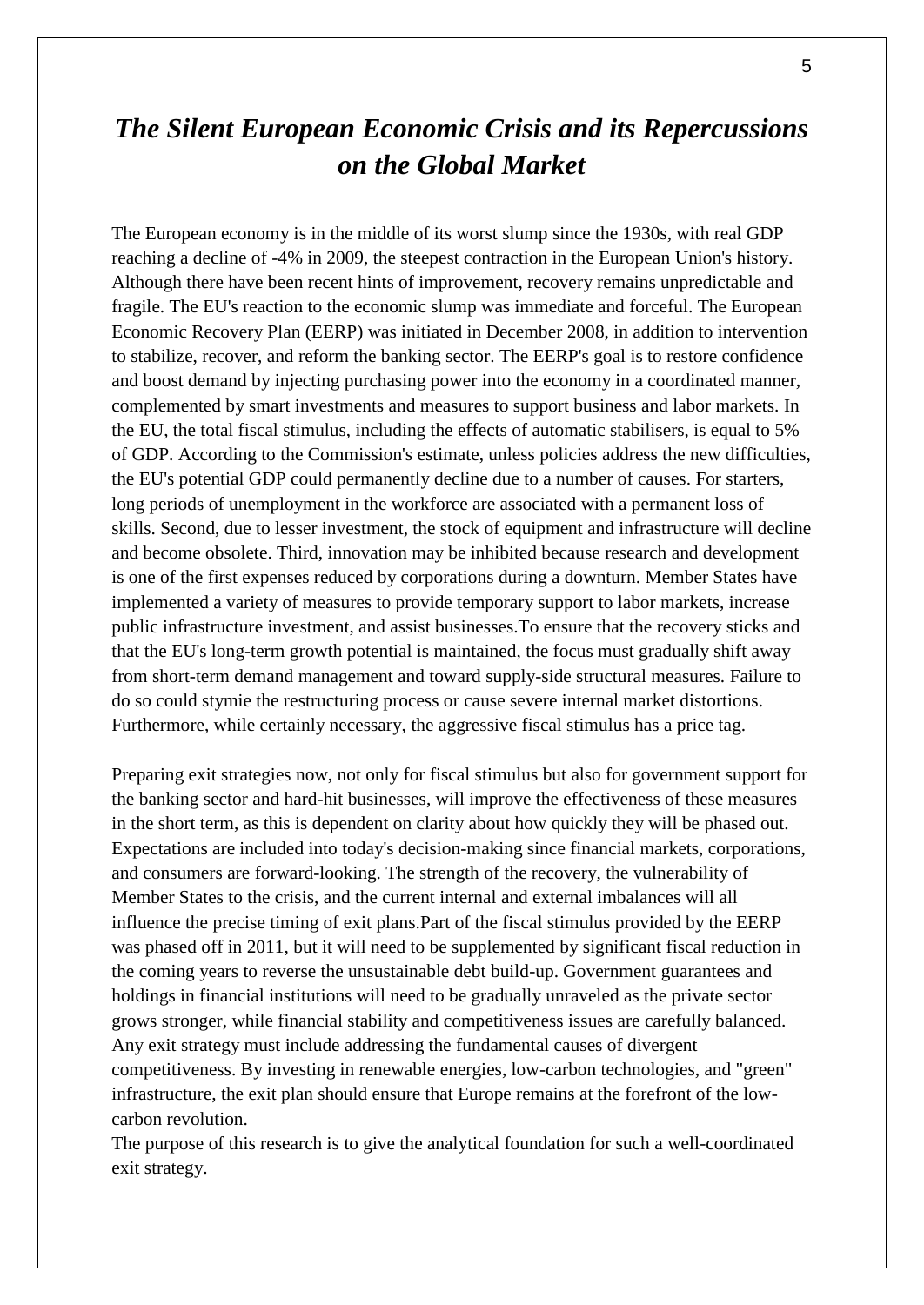### **Key words**

#### *The European Economic Recovery Plan*

The Commission's reaction to the current financial and economic crisis is the recovery plan. Its goal is to re-establish consumer and business confidence, restart lending, and promote investment in EU economies, as well as to create jobs and assist the unemployed. The proposal is intended to lay the groundwork for speedy consensus among Member States in order to re-energize Europe's economy. The European Commission urges European Heads of State and Government to adopt the strategy at their December 11-12 meeting. The recovery plan outlines actions that will be taken at the European level to boost investments in infrastructure and important sectors such as automobiles, construction, and green technologies. Existing funding for the unemployed and those on the verge of losing their jobs will be activated.The strategy suggests that Member States coordinate their national budgetary stimulus programs in order to maximize their impact while avoiding negative spillover effects from one country to the next. The overall package is worth roughly  $\epsilon$  200 billion, or 1.5 percent of the EU's GDP (European Commission, 2009).

### **Main Issues of Concern**

#### *Crisis control and mitigation*

Minimize the harm through preventing systemic defaults, limiting production loss, and alleviating recession-related societal distress. As a result, its primary goal is to stabilize the financial system and the real economy in the short term. It must be coordinated across the EU to strike the correct balance between national concerns and spillover effects that affect other EU countries.Financial rescue plans have centered on restoring bank liquidity and capital, as well as providing guarantees, in order to get the financial system back on track. Deposit guarantees have been increased. Central banks slashed policy interest rates to record lows and made lender-of-last-resort facilities available to financial institutions. Governments also supplied liquidity to troubled financial institutions, as well as governmental guarantees on their liabilities, which were quickly followed by capital injections and impaired asset relief.

#### *Impact on actual and potential growth*

The financial crisis had a widespread effect on the EU's real economy, resulting in negative feedback effects on loan books, asset prices, and credit supply. However, some EU countries have been more vulnerable than others, due to disparities in current account positions, real estate bubble risk, or the presence of a significant financial center, among other factors. The financial crisis had a widespread effect on the EU's real economy, resulting in negative feedback effects on loan books, asset prices, and credit supply. However, some EU countries have been more vulnerable than others, due to disparities in current account positions, real estate bubble risk, or the presence of a significant financial center, among other factors. The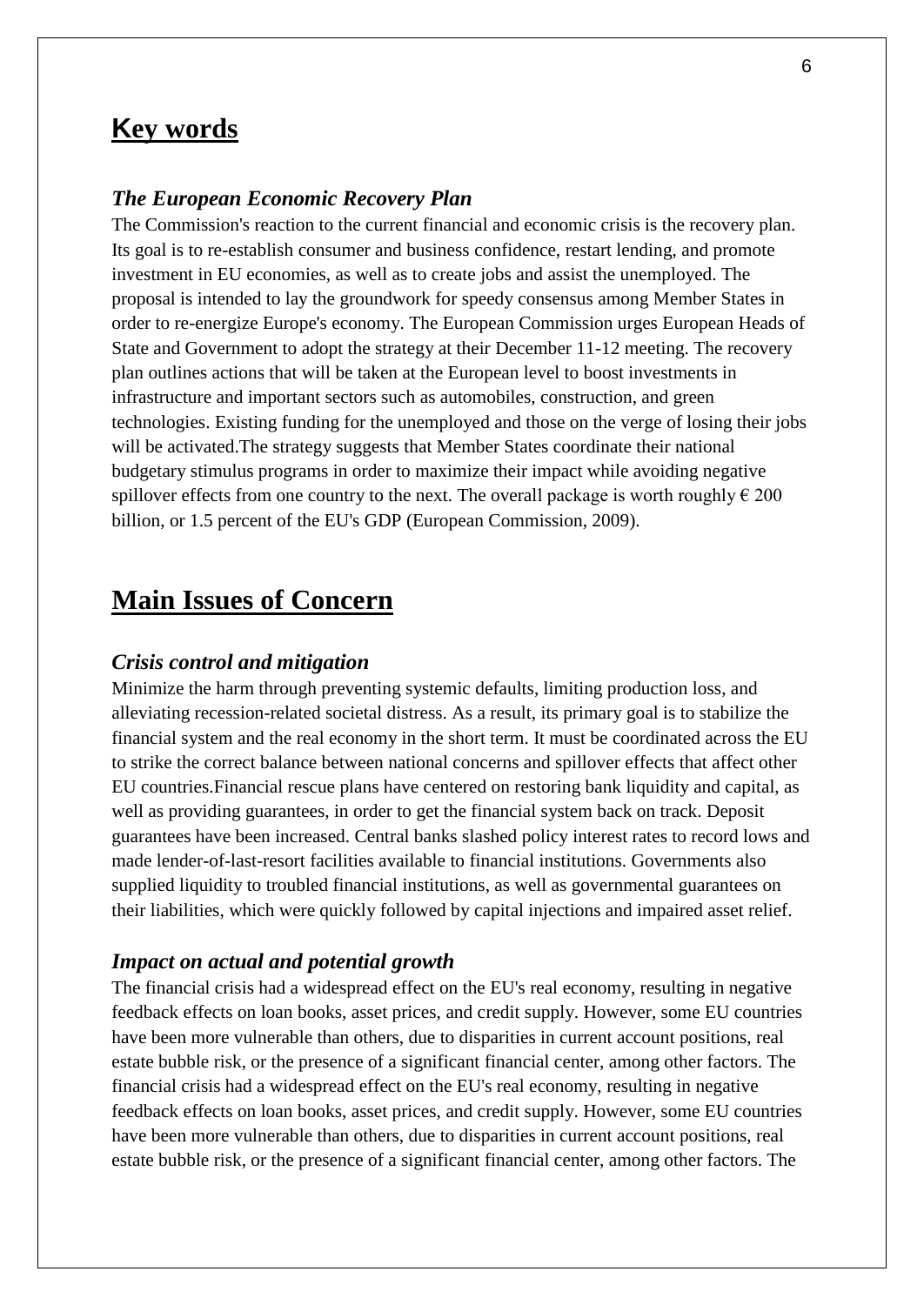crisis has impacted not just actual economic activity, but also potential output (the level of output associated with full utilization of available production resources such as labor, capital, and technology), which has substantial consequences for the longer-term growth forecast and the economy. From the autumn of 2008 onwards, the financial crisis had a significant impact on the EU economy. The impact of the crisis on potential growth is critical since it is a key predictor of the medium- and long-term improvement of living standards. It's also a key predictor of the short-run measure of economic slack – the output gap – which, in turn, determines how much room there is for short-term policy stimulus before inflationary pressures materialize. Conversely, if potential output is underestimated, the risk of deflation – and the need for policy stimulus that goes with  $it - is$  understated.

#### *Impact on labour market and employment*

The EU's labor markets began to deteriorate significantly in the second half of 2008, and they continued to deteriorate in 2009. Internal flexibility (flexible working hour arrangements, temporary closures, etc.) combined with nominal salary concessions in exchange for employment security appears to have averted, if merely delayed, more major labor shedding in some enterprises and industries thus far. The EU labor markets had been performing rather well until the financial crisis broke out in the summer of 2007. The employment rate was approaching the Lisbon target of 70%, thanks to strong improvements in the employment rates of women and older employees. Importantly, the decrease in the unemployment rate had not resulted in a significant increase in inflation, showing that the level of unemployment at which labor shortages begin to cause wage pressures (i.e. structural unemployment) had decreased. The danger that unemployment will not simply return to pre-crisis levels once the recovery takes hold, because unemployment departure probabilities are bound to reduce and the average duration of jobless spells is projected to rise at this point, is a serious problem. In this regard, there is worry that, if not appropriately addressed by policy measures, the unemployed skills loss may contribute to their continued unemployment (hysteresis). This, together with long-term implications on potential growth, could jeopardize the European social welfare model(s), which are already under strain due to aging populations.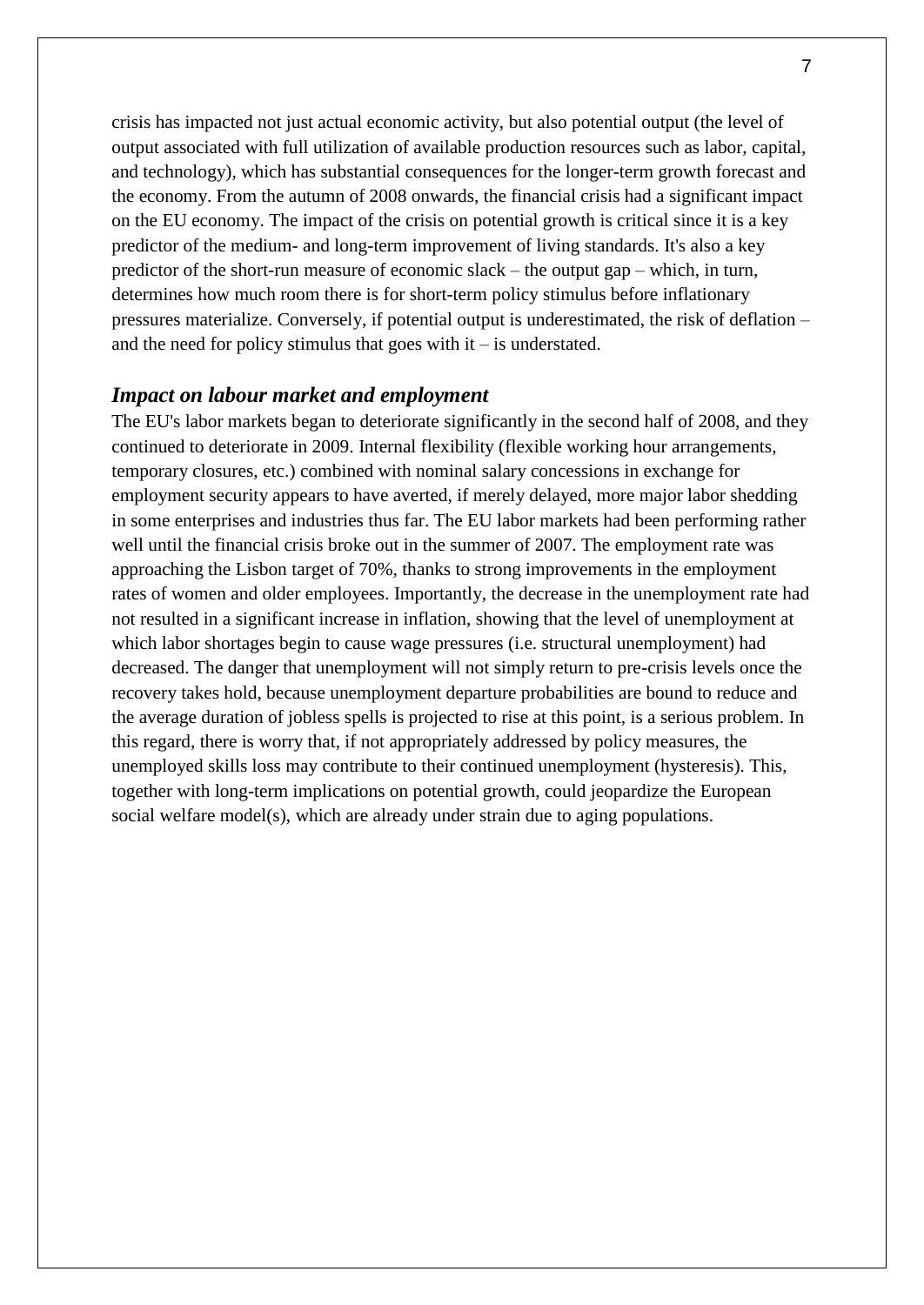### **BIBLIOGRAPHY**

[https://ec.europa.eu/economy\\_finance/articles/eu\\_economic\\_situation/article13502\\_en.htm#:](https://ec.europa.eu/economy_finance/articles/eu_economic_situation/article13502_en.htm#:~:text=The%20recovery%20plan%20is%20the,the%20unemployed%20back%20into%20work) [~:text=The%20recovery%20plan%20is%20the,the%20unemployed%20back%20into%20wo](https://ec.europa.eu/economy_finance/articles/eu_economic_situation/article13502_en.htm#:~:text=The%20recovery%20plan%20is%20the,the%20unemployed%20back%20into%20work) [rk.](https://ec.europa.eu/economy_finance/articles/eu_economic_situation/article13502_en.htm#:~:text=The%20recovery%20plan%20is%20the,the%20unemployed%20back%20into%20work)

[https://www.worldbank.org/en/news/press-release/2021/07/26/economic-recovery-plans](https://www.worldbank.org/en/news/press-release/2021/07/26/economic-recovery-plans-essential-in-eu-and-croatia-to-delivering-inclusive-and-green-growth-that-shields-households-at-)[essential-in-eu-and-croatia-to-delivering-inclusive-and-green-growth-that-shields](https://www.worldbank.org/en/news/press-release/2021/07/26/economic-recovery-plans-essential-in-eu-and-croatia-to-delivering-inclusive-and-green-growth-that-shields-households-at-)[households-at-](https://www.worldbank.org/en/news/press-release/2021/07/26/economic-recovery-plans-essential-in-eu-and-croatia-to-delivering-inclusive-and-green-growth-that-shields-households-at-)

<http://www.npr.org/blogs/money/2012/06/04/154282337/the-crisis-in-europeexplained>

http://www.theguardian.com/global-development/2012/jun/19/eurozone-debt-crisisemergingmarkets

<http://www.npr.org/blogs/money/2012/06/04/154282337/the-crisis-in-europeexplained>

<http://www.cfr.org/financial-crises/impact-eurozone-crisis-us-economy/p31407>

[http://ec.europa.eu/economy\\_finance/publications/publication15887\\_en.pdf](http://ec.europa.eu/economy_finance/publications/publication15887_en.pdf)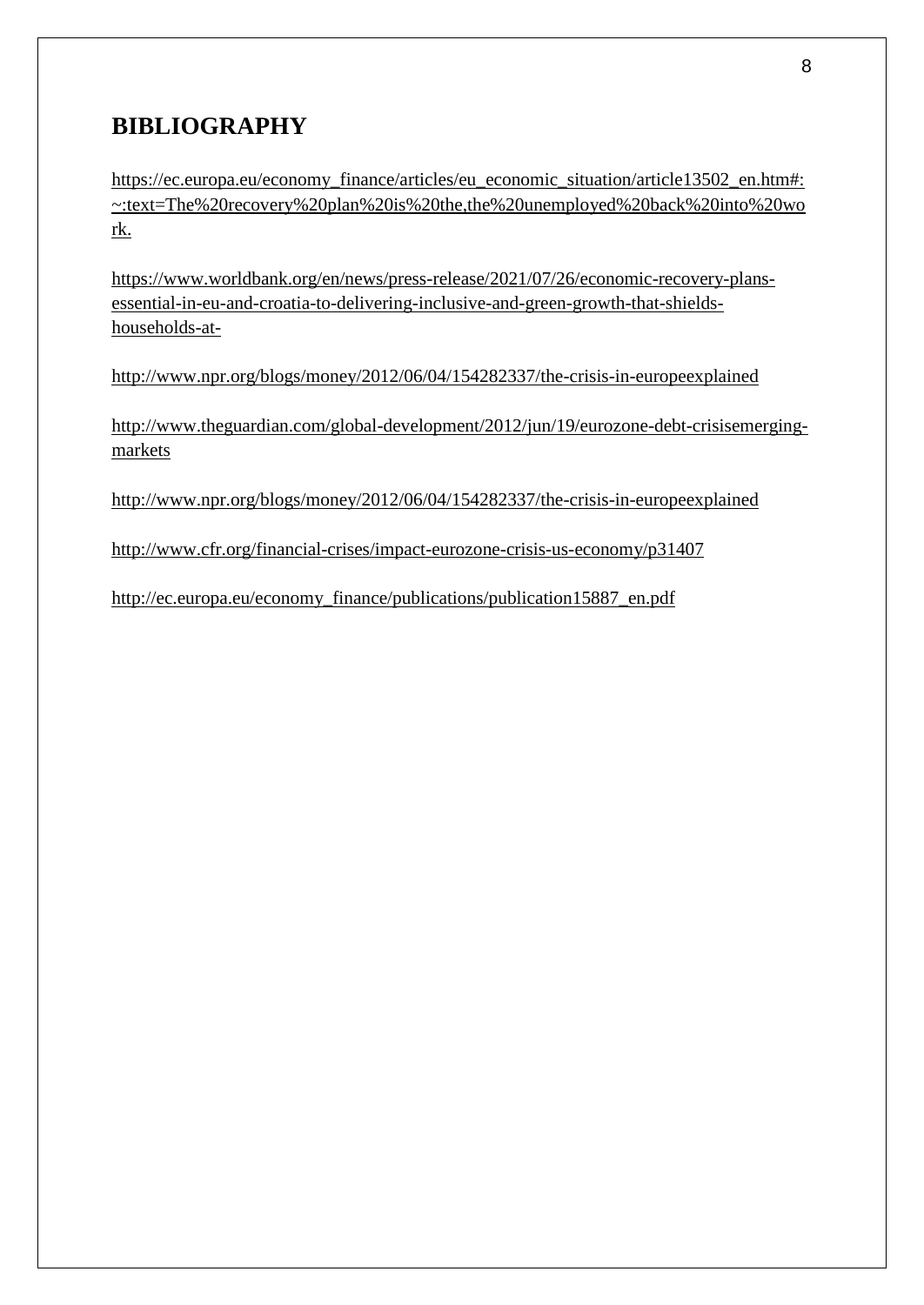# *Addressing the European Migrant Crisis; with Special Emphasis on the Dublin Regulation*

It is not new for EU member states to be faced with individuals seeking refugees within their borders. What is new however is the current crisis- indeed this is a crisis which has been described as unprecedented, second only to refugees during World War Two. It has been estimated that 84% of those fleeing to Europe are coming from Syria, Afghanistan, Eritrea, Somalia and Iraq, which are all nations with high levels of violence and insecurity or governments which are extremely repressive (Human Rights Watch, 2015). Although other nations are involved in the crisis, the current crisis has been primarily driven by the Syrian civil war and the emergence of Daesh (ISIS), and it is thus the question of Syrian refugees in particular which has been discussed and debated. The topic of the refugee crisis is of critical importance to this committee, due to both the urgency of protecting human lives, as well as the need to aid and protect member states. This is a major humanitarian crisis which is deeply political, with different member states acting in different ways and taking opposite stances due to the lack of a coordinated EU regional response. The EU's failure to act swiftly has been met with a great deal of criticism. Indeed so far the EU has shown itself to be inadequate and the longer it takes for concrete action the more complex and dangerous the situation becomes, and the greater the risk to the lives of refugees. Furthermore, the current crisis highlights deep rooted issues of racism in EU countries, which is alarming and deeply concerning. It is for this reason that this topic is one which should be the focus of the committee's attention. There is a sense of urgency to not only resolve this crisis, but to put measures in place to ensure that the crisis is not repeated to the current scale in the future.

The European refugee crisis is already a grave one, and is being further aggravated by the shortcomings of the Dublin Regulation. The law has failed to provide fair, efficient and effective protection. The Dublin Regulation has been referred to as dysfunctional and negligent among many other scathing comments. The Dublin Regulation is a European Union (EU) law that determines which EU Member State is responsible for the examination of an application for asylum, submitted by persons seeking international protection under the Geneva Convention and the EU Qualification Directive, within the European Union.

Due to the obvious urgency of preserving human lives as well as the necessity to help and defend member states, the refugee crisis is a vital subject for this committee. Due to the lack of a coordinated EU regional response, this is a significant humanitarian catastrophe that is highly political, with various member states acting in different ways and taking opposing views. Furthermore, the current crisis highlights deep rooted issues of racism in EU countries, which is alarming and deeply concerning. That is why this subject should be the focus of the committee's attention; there is a sense of urgency to not only address this crisis, but also to put in place measures to ensure that a crisis of this magnitude does not occur again in the future.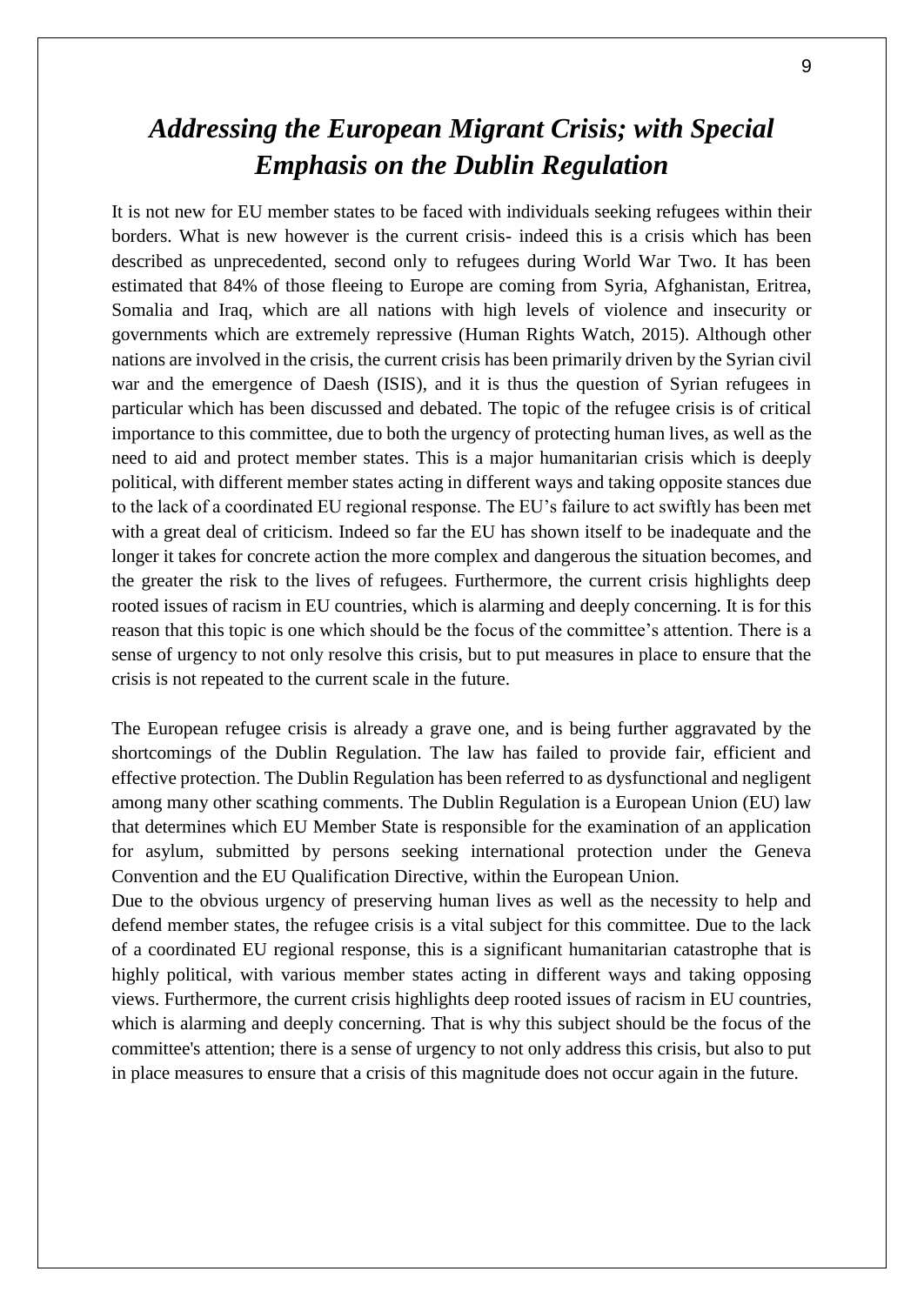### **Key Terms**

### *Refugees' vs Migrants*

A critical distinction to be made is that of 'refugees' versus 'migrants'. The two terms have a tendency to be used interchangeably in media reports, which combined with a lack of knowledge can be detrimental to understanding and debate. The term refugee is defined as people "fleeing armed conflict or persecution" (UNHCR viewpoint, 2015). Migrants on the other hand are individuals who take the decision to move to improve their lives by finding work, or for education or family reasons (UNHCR viewpoint, 2015). The critical difference to comprehend is that migrants are able to seek protection from their home governments and move by choice, whereas refugees are forcibly displaced due to an imminent threat to their lives or wellbeing, and individuals granted refugee status are accorded different legal rights. This debate is to be focused on refugees, whilst issues surrounding migrants may be discussed, this should not be the focus of the committee.

### **Timeline**

**15th March 2011:** Syrian crisis begins.

**October 2012:** UNHCR urges EU states to uphold their asylum principles in response to an influx of refugees fleeing Syria.

**September 2013:** More than 2 million Syrian Refugees recorded, many of them attempting to get to Europe by sea.

**April 2014:** EU adopts Asylum, Migration and Integration Fund, part of which goes towards assisting EU member states. UNHCR, more information available from: <http://www.unhcr.org/pages/49e48e996.html>

**August 2014:** Raqqa falls to Daesh, which is significant as this triggers even more people to flee the city in fear of the extremist regime that follows

**July 2015:** EU leaders agree to accept 32, 256 refugees from Italy and Greece

**2nd September 2015:** Aylan al-Kurdi Delegates may remember the devastating photo of a young Syrian child washed up on a beach having died at sea whilst making the crossing in September 2015. This is an event which is of critical importance to the crisis, as up until this point, although hundreds of people had lost their lives crossing the sea it was largely underreported in media outlets. When this photo was published the crisis became humanised and public opinion seemed to shift to putting pressure on governing bodies to react to the crisis. the 3rd of September the hashtag 'refugees welcome' goes viral,

**12th September 2015:** EU interior ministers fail to come up with solutions (Fry, 2015)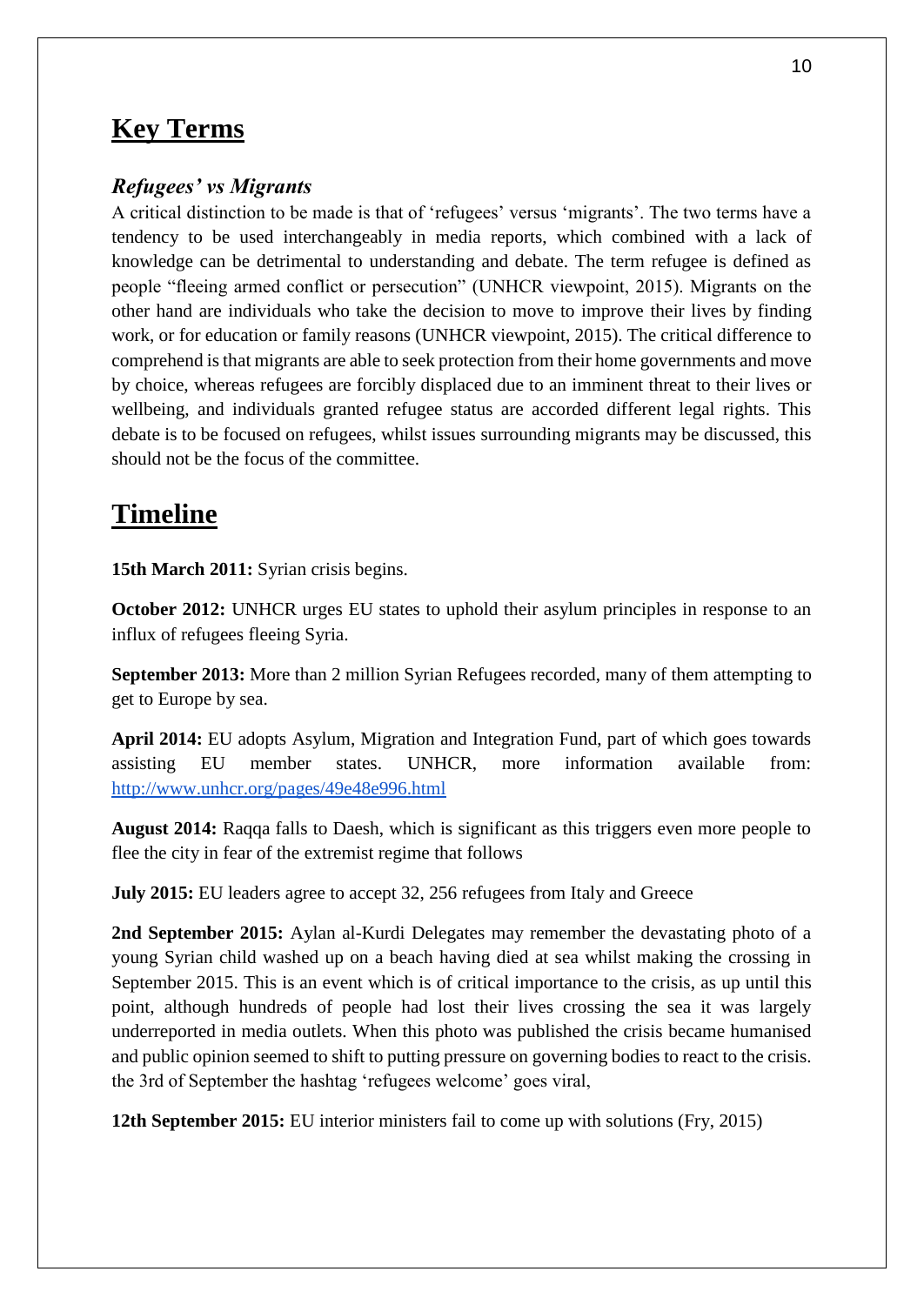**13th November 2015:** The Paris Attacks – Daesh launches terrorist attacks at several locations in Paris. As at least one of the perpetrators is thought to have travelled from Syria concerns are

**Main Issues of Concern**

undetected.

The refugee crisis is an incredibly complex issue, and there are multiple different aspects to consider, and there does not seem to be a political solution in sight for either the conflict in Syria or the response to the crisis within the EU. At the root of the crisis is of course the devastating civil war that has been tearing Syria apart, made worse by the emergence of Daesh/Islamic State who have been driving people out the stronger they become. For this reason part of the solution to the crisis lies in the world's (not simply the EU's) ability to resolve the internal crisis, if not the long term effects are likely to be severe. To provide an overview the study guide will look at the lack of a coordinated response by EU member states, issues to do with the basic safety of refugees, the issue of crossing at sea and national security considerations.

raised about whether Daesh militants are using the refugee crisis to sneak into Europe

#### *Protecting Refugees*

The first issue which needs to be raised is that of the basic safety of the refugees who are fleeing, as they face great perils making the journal, and many do not make it to Europe alive. The Mediterranean Sea is claiming the lives of many refugees, who are risking everything to cross the sea in boats which are often overcrowded and it is not just at sea that refugees are losing their lives. In August 2015, 71 people including four children and a baby girl were found dead in the back of a Lorry in Austria. This is another example of the perilous journeys faced by refugees, and measures need to be taken to ensure that these types of situations don't keep happening. So far the EU has proved ineffective at preventing large loss of life within its borders which is an extremely concerning situation to be in, and there is no simple solution in sight. Furthermore, winter is likely to pose further threats for refugee safety as temperatures plummet, leaving refugees at serious risk of frostbite and death, particularly those staying in refugee camps in areas which are likely to experience heavy snowfall. One of the reasons for the high death toll, particularly at sea, is that smugglers in areas such as Libya or Syria are taking advantage of the situation and trafficking people, charging high amounts of money for a crossing. This is attractive to desperate refugees who are trying to flee dangerous situations but puts them at high risk. Some pay but end up being robbed by smugglers, others who make it more often than not end up in boats which are overcrowded in a bid to earn the smugglers more money, which can lead to people falling or being thrown overboard during travels. Sometimes if boats break down people become stranded without food or water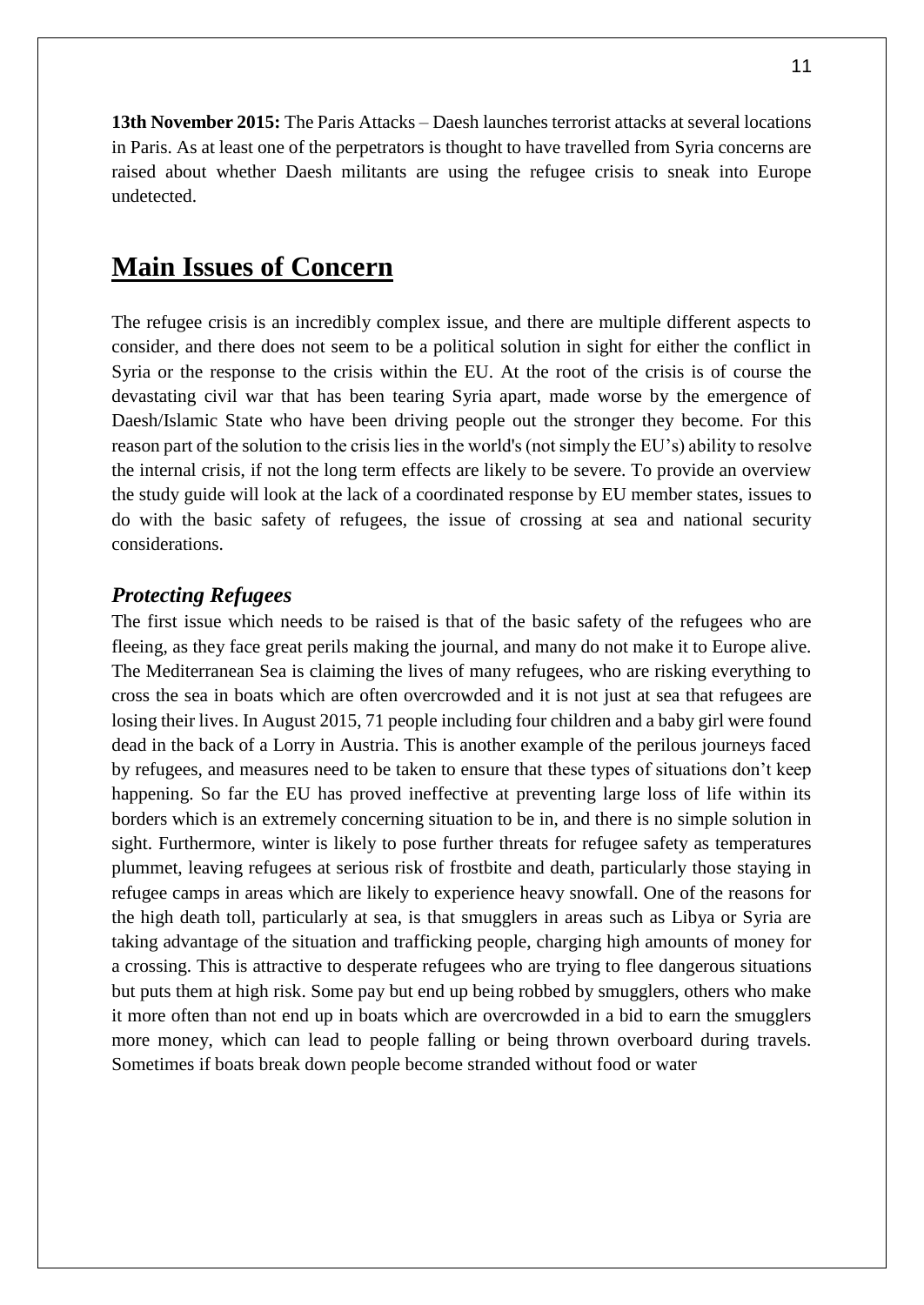### *Struggles for the EU*

*"Europe cannot go on responding to this crisis with a piecemeal or incremental approach. No country can do it alone and no country can refuse to do its part"*- Guterres, head of UN refugee agency (UNHCR, Sep 2015). The crisis is highlighting the weaknesses of the EU and causing massive internal problems. So far the EU has failed to come up with a coordinated regional response, so it is being left down to individual member states to deal with the crisis as and when it meets their borders which is extremely problematic. For geographical reasons, some member nations are feeling the strain of this crisis a lot more than others. This inequality is in large part down to the requirement (set out in the Dublin system) that the countries which refugees get to first take charge of them, meaning that Spain, Italy, Greece, Malta, Cyprus and Bulgaria are truly bearing the brunt of the crisis. There are concerns for these countries about strains on their education and public health systems and a lot of states are responding by shutting their borders and making it more difficult to qualify for asylum. The result of this is that the EU is struggling to uphold its role in the protection of human rights, and public opinion towards the EU is fast diminishing.

### *National Security*

Part of the debate around the refugee crisis needs to focus on national security, in particular in light of the tragic attack carried out by Daesh militants in Paris. There are concerns being raised that one of the attackers may have entered Europe via Greece on a boat alongside genuine refugees, and despite being registered and having his fingerprints taken still managed to journey undetected to France (BBC, 2015). Whilst these concerns have yet to be officially verified and confirmed, it still raises a valid point that Daesh militants seeking to carry out attacks in the West could take. advantage of the situation to be able to easily gain access to Europe. Furthermore there are concerns about the radicalisation of refugees. Debates surrounding terrorism and national security should however be treated with some degree of caution, as a lot of arguments are over exaggerated, and the reason that a lot of people are fleeing is to escape Daesh and its brutal regime. Nonetheless, it is still something which adds an extra layer of complexity to the issue, as it is still a consideration for national governments. There is considerable evidence to suggest that Daesh can and will continue to attempt to penetrate western security in this manner. Thus the debate of the committee should bear in mind security checks for people entering Europe, considering both the safety of European countries as well as the safety of refugees. This is of course easier said than done, the overwhelming number of refugees means that it is not too difficult to slip under the radar. It may be worth considering the use of shared intelligence in protecting borders, but not at the detriment of the safety of refugees.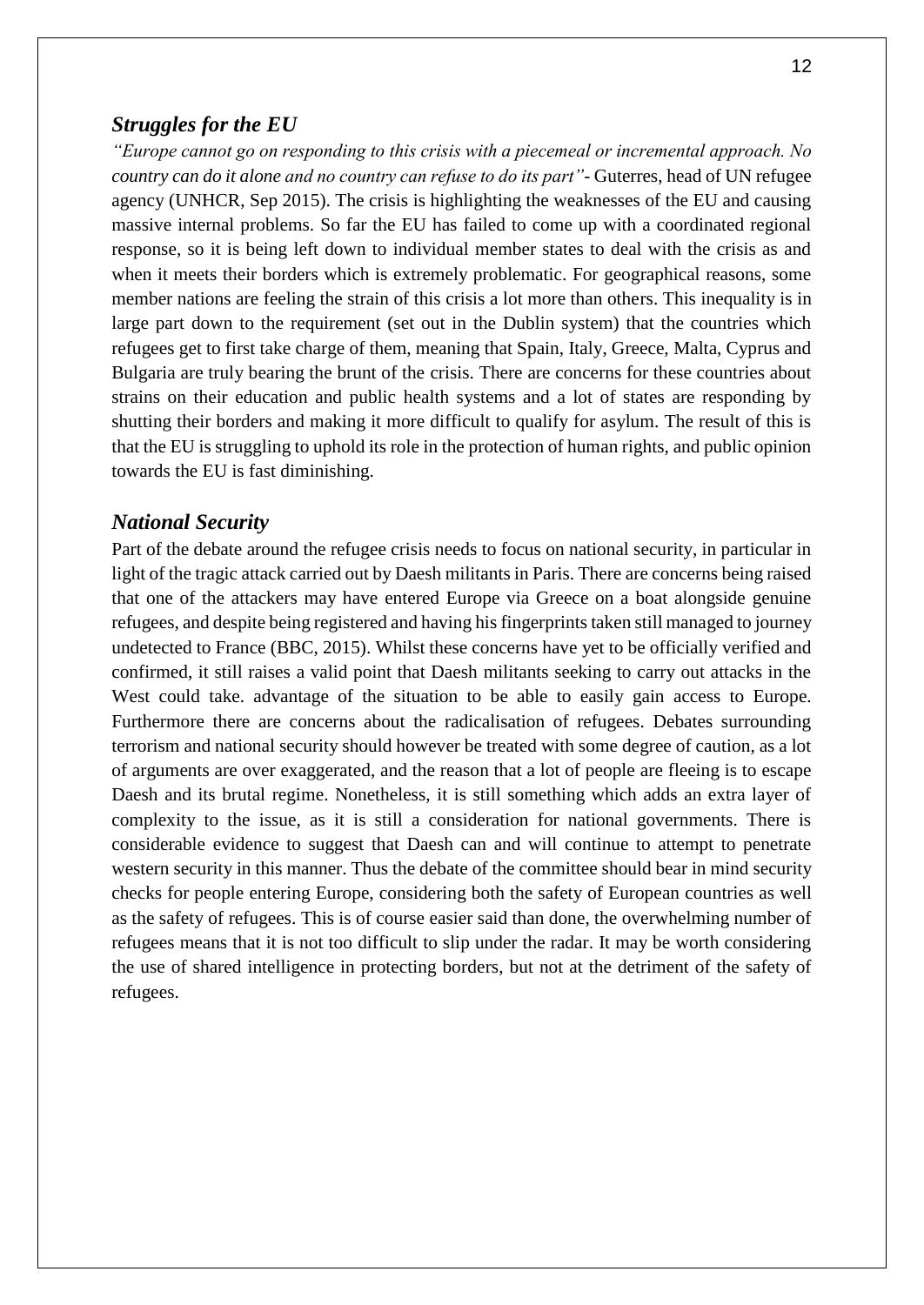### **Bloc Positions**

\*Positions on this topic are highly complex, so this section will highlight some significant broad positions in order to highlight the contentious nature of the response to the crisis.

### *More Economically Developed Countries*

There has been a mixed response to the crisis among the EU's wealthier and more influential nations. Germany is doing an exceptional job compared to other EU member states, having granted refuge to thousands of individuals. However, Germany is beginning to struggle with the amount of people seeking asylum, and both Germany and France have called for binding refugee quotas for EU members (Willisher and Kirchgaessner, 2015). On the other hand, the United Kingdom has taken in very little refugees and is being criticised for its lack of action. A recent vote however has meant that the UK is joining France and the USA in airstrikes against Daesh in Syria, so the nation is taking external steps to deal with the crisis.

### *Border Countries*

The effects of the refugee crisis are not being felt equally across European countries. Those who share their borders with popular escape routes are finding themselves having to deal with the biggest consequences, and are quite simply overburdened and are struggling to cope. Countries such as Hungary are also becoming extremely significant. Hungary is "suddenly finding itself fielding the most asylum applications per million of population", and it is struggling. On the 13th of September 2015 a record number of 5,809 people arrived in Hungary, the following day a state of emergency was declared and those trying to enter the country were threatened with arrests. Hungary has also made the decision to put up a metal fence to prevent people from entering the country, a decision which has been met with a great deal of criticism from EU countries.

### *EU's Action*

Whilst the regional action has been limited, it is important to know what actions the EU has taken to assist Syria. In response to the crisis the European Commission launched a Trust Fund, which has attracted 32.5 million euros in pledges from 13 member states, in addition to the 300 million euros that had already been allocated from the EU 2015 budget (European Commission, 2015). The EU is providing a great deal of humanitarian assistance in Syria as well as other nations affected by violence, the issues facing the EU at present are more to do with how to respond to the crisis when it crosses into its own territory.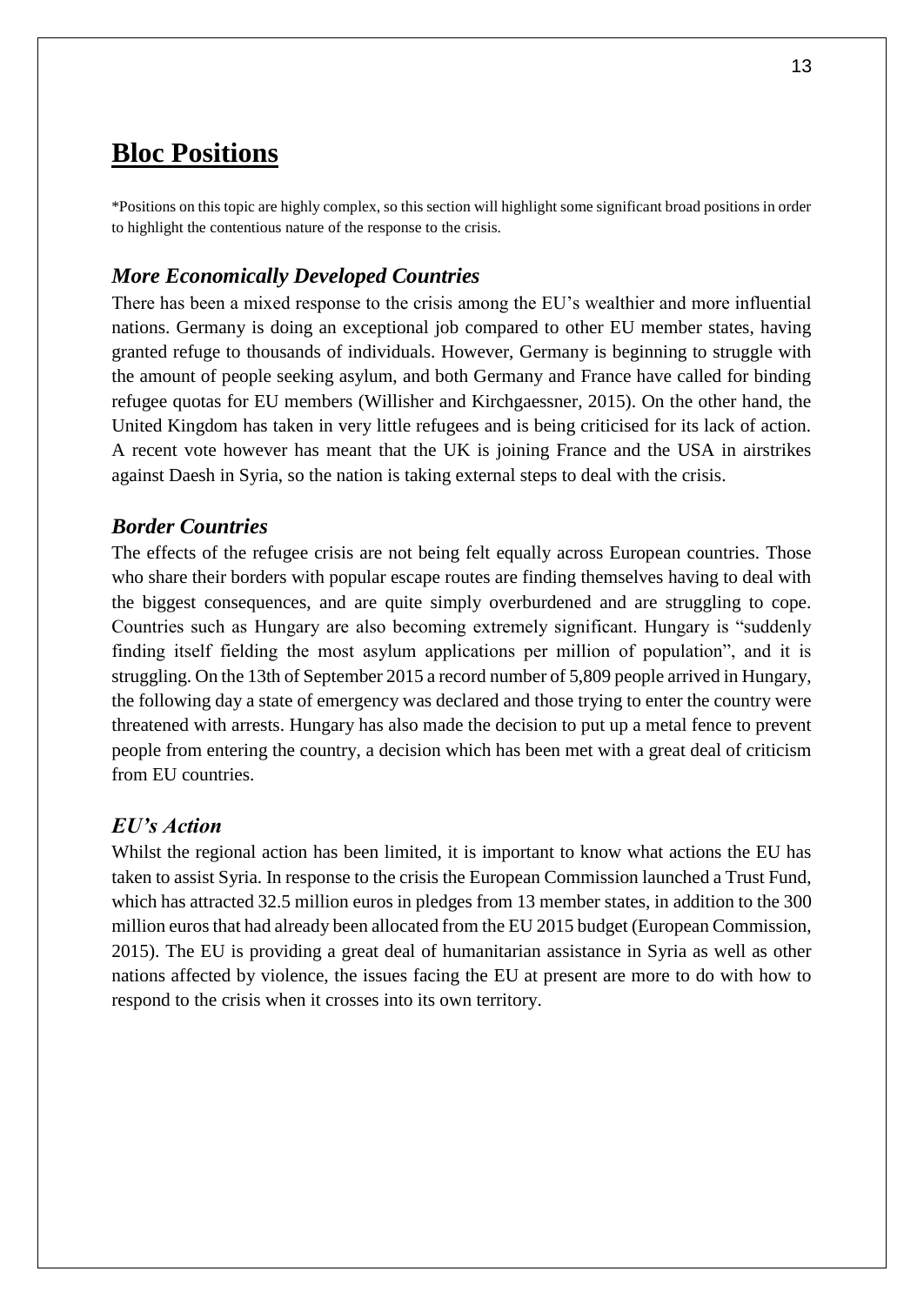# **Questions the Resolution Must Answer**

The topic of the refugee crisis is an incredibly complex issue, and is something which has been greatly debated without the emergence of any concrete solution. Whilst the current crisis should be a priority, it is worth discussing action plans that can be put in place in an attempt to avoid this situation repeating itself in the future.

The following points should act as a rough guide of different aspects to consider when writing resolutions:

- An extremely important point to address is the distribution of refugees, which has already been highlighted in this report as being a highly contentious issue;
- The allocation of resources;
- How the EU can protect refugees at sea;
- Ways in which EU member states can tackle the reasons people are fleeing (for example Daesh in Syria);
- How countries not directly affected by the crisis can be of assistance;
- How to manage cultural differences and help refugees become fully integrated into society;
- Measures to protect national security;
- The long term political, economic and social aspects of the crisis;

Above all, resolutions should stress unity. A big problem is that EU member states are failing to work together, and it is becoming increasingly evident that individual state reactions are not going to solve the crisis- states must find a middle ground.

# **BIBLIOGRAPHY**

<https://hrw.org/report/2015/11/16/europes-refugee-crisis/agenda-action>

[https://ec.europa.eu/home-affairs/policies/migration-and-asylum/common-european-asylum](https://ec.europa.eu/home-affairs/policies/migration-and-asylum/common-european-asylum-system/country-responsible-asylum-application_en)[system/country-responsible-asylum-application\\_en](https://ec.europa.eu/home-affairs/policies/migration-and-asylum/common-european-asylum-system/country-responsible-asylum-application_en)

<http://unhcr.org/3b66c2aa10.pdf>

<http://unhcr.org/3b66c2aa10.pdf>

[http://eur-lex.europa.eu/legal-content/EN/TXT/?uri=celex:41997A0819\(01\)](http://eur-lex.europa.eu/legal-content/EN/TXT/?uri=celex:41997A0819(01))

http://cidob.org/en/publications/publication\_series/notes\_internacionals/n1\_135\_por\_que\_du blin\_no\_func iona/why\_dublin\_doesn\_t\_work